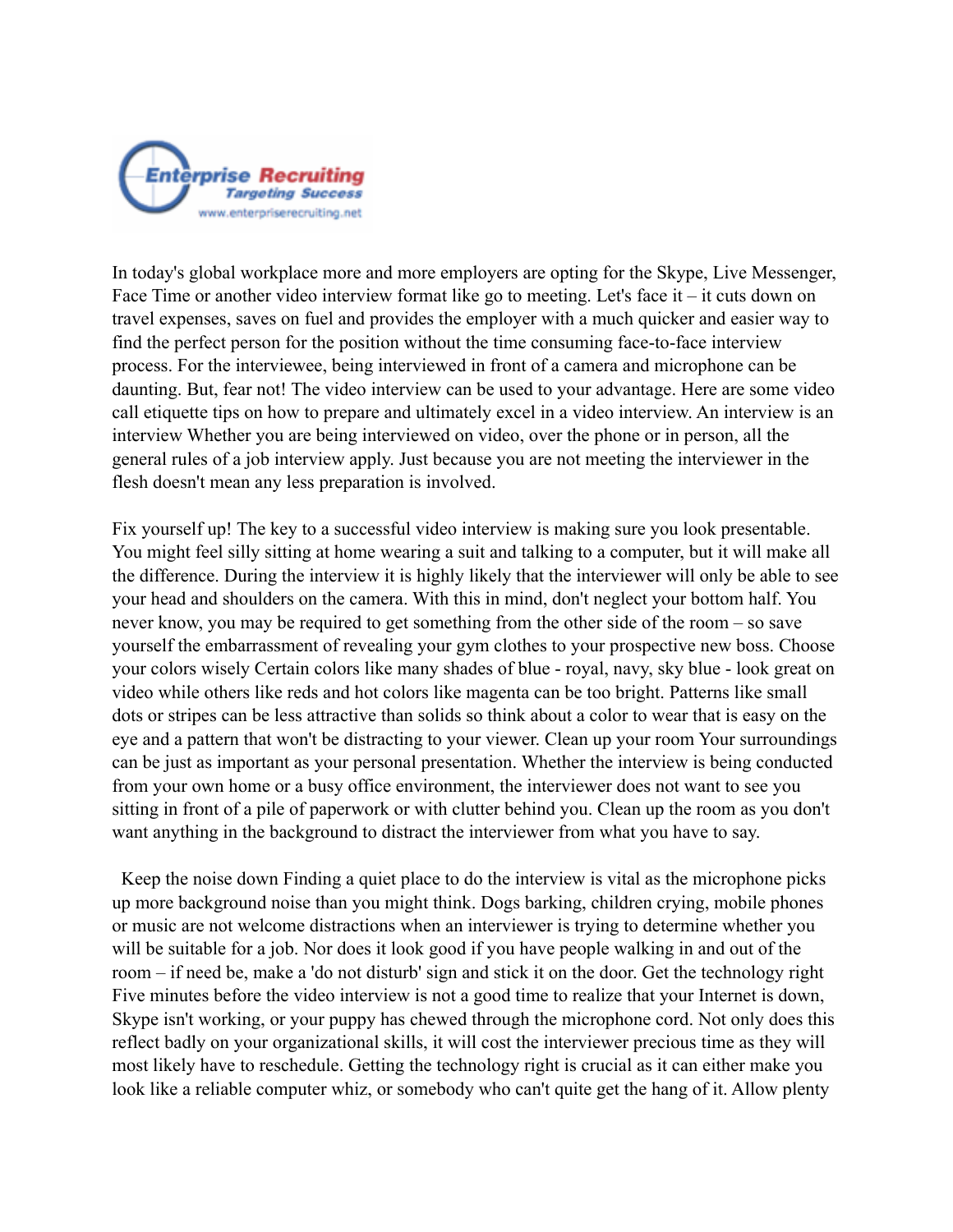of time before the interview to test all equipment. If possible, try to Skype a friend beforehand and get them to give you some feedback. Can you see/hear them? Can they see/hear you? Is the picture clear? Is the lighting OK? Is there much background noise?

## **Video conference interview tips like skype**

Think of the video conference in the same way as you would a physical face to face interview and do your preparation accordingly, however there are some subtle differences because of the technology. The points below will help you negotiate these successfully.

#### **Dressing well**

Wear neutral, solid colors avoid a white or light jacket. Checks, stripes and busy patterns should be avoided as these may distort with movement.

# **Pre-Interview**

You should do a practice run with a friend.

Video Interviewing with SkypG and Using Skype for Video Job Interviews Video interviewing used to be complicated, with special equipment and software needed to interview for employment via video. That's not the case for today's job seeker. Thanks to Skype, the online phone and video Internet service, video interviewing is moving into the mainstream. For candidates for employment, it's easy to interview right from home. It saves on travel time and video interviewing, if you prepare in advance, can be less stressful than interviewing in person. We suggest that applicants: Download the free software well in advance of the interview http:// www.skype.com/intl/en-us/getskype/on-your-computer/windows/. Practice makes perfect: do training/test calls with your friends to become more comfortable with using Skype. Create a professional username. Conduct a quick test the morning of the interview to make sure the camera and the microphone are working correctly

Then 10 to 15 minutes before the start time of the interview get all technology set up.

The reason for being able to see yourself is so that you know how they see you. If you are too far to one side or the camera is pointing elsewhere in the room, the on-site operator should alter this so that you can be seen clearly.

#### **Noise**

Modern high-quality microphones are very sensitive so avoid tapping on the desk or shuffling papers.

#### **Movement**

Keep your hand or body movements down to a minimum. Rapid or repetitious movements can look quite jerky on a video monitor or you could move out of shot.